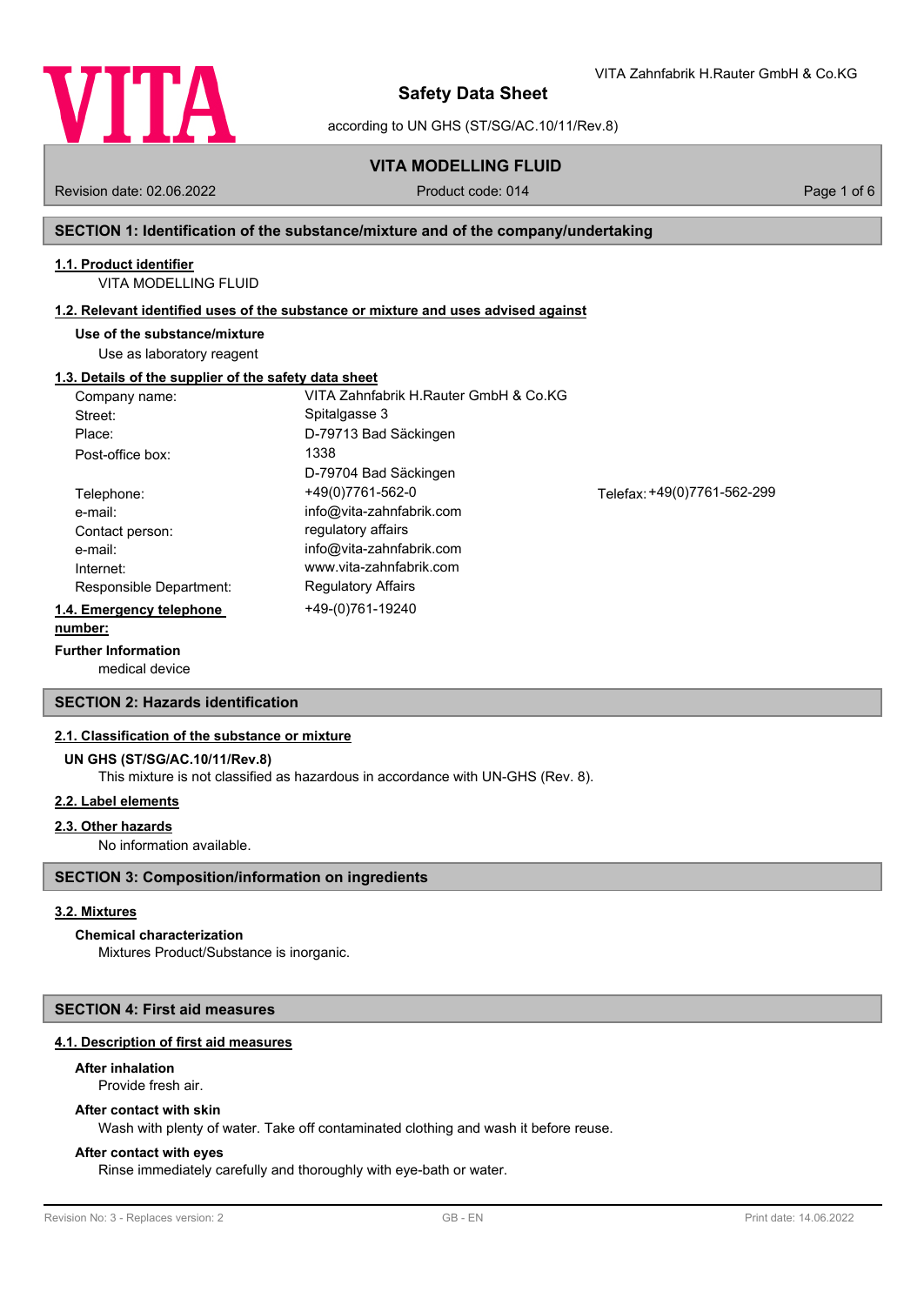

according to UN GHS (ST/SG/AC.10/11/Rev.8)

# **VITA MODELLING FLUID**

Revision date: 02.06.2022 Product code: 014 Page 2 of 6

# **After ingestion**

Rinse mouth immediately and drink plenty of water.

**4.2. Most important symptoms and effects, both acute and delayed**

No information available.

# **4.3. Indication of any immediate medical attention and special treatment needed**

Treat symptomatically.

### **SECTION 5: Firefighting measures**

### **5.1. Extinguishing media**

### **Suitable extinguishing media**

Co-ordinate fire-fighting measures to the fire surroundings.

### **5.2. Special hazards arising from the substance or mixture**

Non-flammable.

### **5.3. Advice for firefighters**

In case of fire: Wear self-contained breathing apparatus.

### **SECTION 6: Accidental release measures**

#### **6.1. Personal precautions, protective equipment and emergency procedures**

#### **General advice**

Use personal protection equipment.

### **6.2. Environmental precautions**

No special environmental measures are necessary. Clean contaminated articles and floor according to the environmental legislation.

# **6.3. Methods and material for containment and cleaning up**

### **Other information**

Absorb with liquid-binding material (sand, diatomaceous earth, acid- or universal binding agents). Treat the recovered material as prescribed in the section on waste disposal.

### **6.4. Reference to other sections**

Safe handling: see section 7 Personal protection equipment: see section 8 Disposal: see section 13

### **SECTION 7: Handling and storage**

### **7.1. Precautions for safe handling**

#### **Advice on safe handling**

No special measures are necessary.

#### **Advice on protection against fire and explosion**

No special fire protection measures are necessary.

#### **Advice on general occupational hygiene**

Take off contaminated clothing. Wash hands before breaks and after work. When using do not eat, drink, smoke, sniff.

### **7.2. Conditions for safe storage, including any incompatibilities**

### **Requirements for storage rooms and vessels**

Keep container tightly closed.

### **Hints on joint storage**

No special measures are necessary.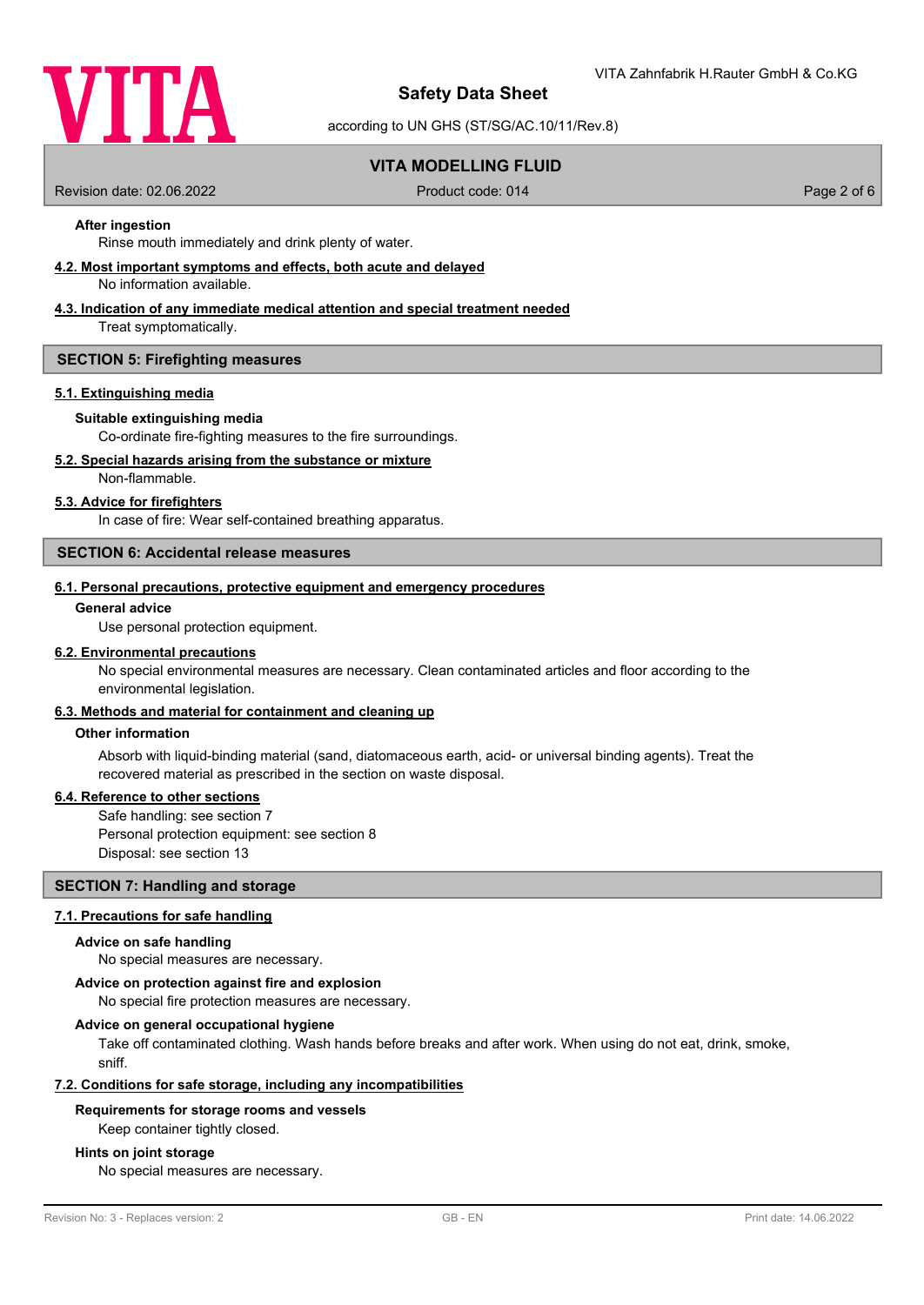

according to UN GHS (ST/SG/AC.10/11/Rev.8)

# **VITA MODELLING FLUID**

Revision date: 02.06.2022 Product code: 014 Page 3 of 6

## **SECTION 8: Exposure controls/personal protection**

### **8.1. Control parameters**

## **8.2. Exposure controls**

### **Individual protection measures, such as personal protective equipment**

### **Eye/face protection**

Wear eye/face protection.

### **Hand protection**

When handling with chemical substances, protective gloves must be worn with the CE-label including the four control digits. The quality of the protective gloves resistant to chemicals must be chosen as a function of the specific working place concentration and quantity of hazardous substances. For special purposes, it is recommended to check the resistance to chemicals of the protective gloves mentioned above together with the supplier of these gloves. Recommended glove articles KCL Dermatril P NBR (Nitrile rubber)

### **Skin protection**

Use of protective clothing.

### **Respiratory protection**

In case of inadequate ventilation wear respiratory protection. Open windows to ensure natural ventilation.

# **SECTION 9: Physical and chemical properties**

### **9.1. Information on basic physical and chemical properties**

| Physical state:<br>Colour:                                    | Liquid<br>colourless |                           |
|---------------------------------------------------------------|----------------------|---------------------------|
| Odour:                                                        | characteristic       |                           |
| Changes in the physical state                                 |                      |                           |
| Melting point/freezing point:                                 |                      | 0 °C                      |
| Boiling point or initial boiling point and<br>boiling range:  |                      | 100 °C                    |
| <b>Flammability</b>                                           |                      |                           |
| Solid/liquid:                                                 |                      | not applicable            |
| Gas:                                                          |                      | not applicable            |
| <b>Explosive properties</b><br>The product is not: Explosive. |                      |                           |
| Lower explosion limits:                                       |                      | not determined            |
| Upper explosion limits:                                       |                      | not determined            |
| <b>Self-ignition temperature</b>                              |                      |                           |
| Solid:                                                        |                      | not applicable            |
| Gas:                                                          |                      | not applicable            |
| Decomposition temperature:                                    |                      | not determined            |
| pH-Value:                                                     |                      | 3,4                       |
| Solubility in other solvents<br>not determined                |                      |                           |
| Partition coefficient n-octanol/water:                        |                      | not determined            |
| Vapour pressure:<br>(at 50 $°C$ )                             |                      | <=1100 hPa                |
| Density:                                                      |                      | 0,99700 g/cm <sup>3</sup> |
| Relative vapour density:                                      |                      | not determined            |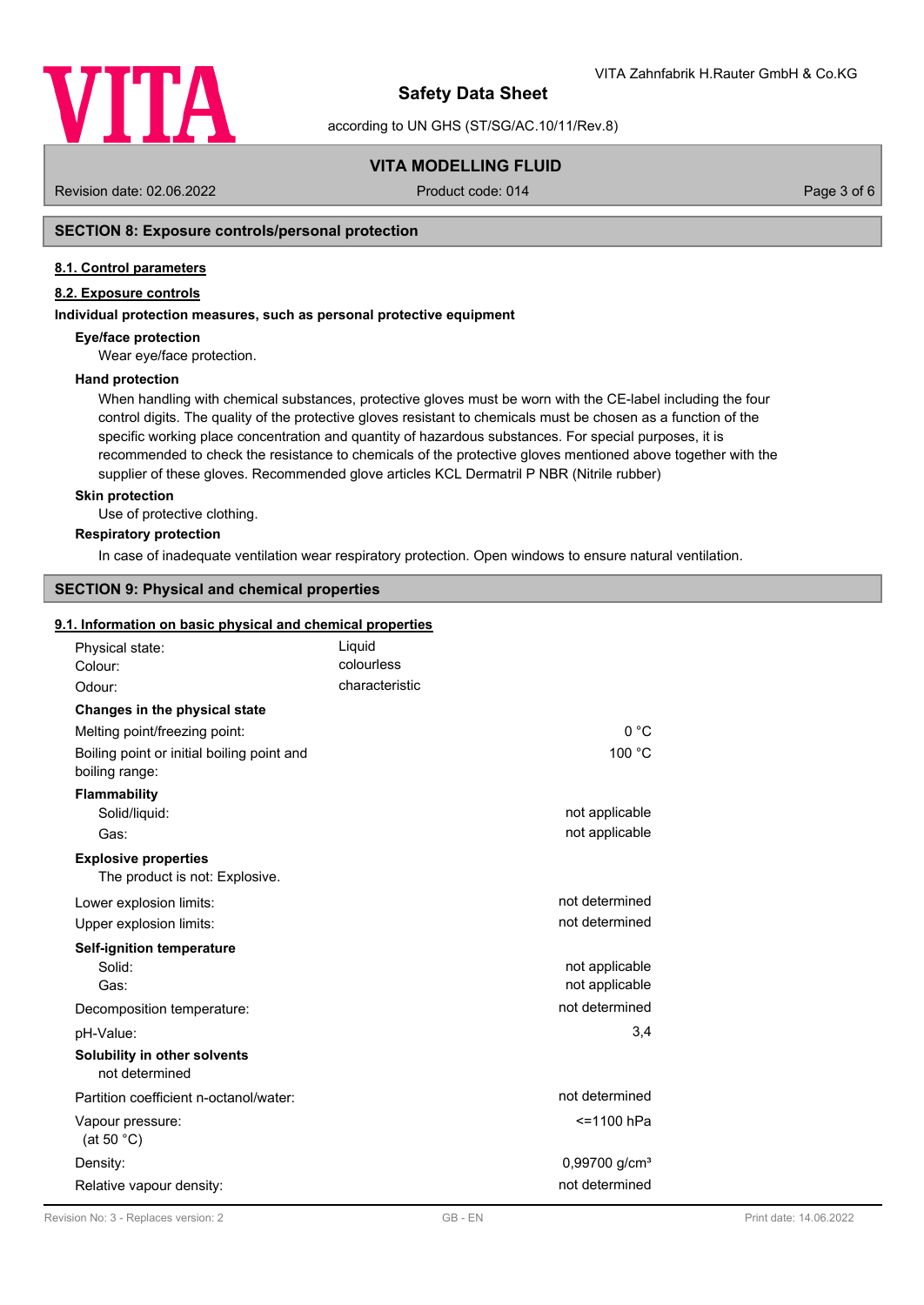

according to UN GHS (ST/SG/AC.10/11/Rev.8)

# **VITA MODELLING FLUID**

Revision date: 02.06.2022 Product code: 014 Page 4 of 6

# **9.2. Other information**

# **Information with regard to physical hazard classes** Not oxidising. Oxidizing properties **Other safety characteristics** Solid content: 0,0 %

Evaporation rate: not determined

### **SECTION 10: Stability and reactivity**

### **10.1. Reactivity**

No hazardous reaction when handled and stored according to provisions.

### **10.2. Chemical stability**

The product is stable under storage at normal ambient temperatures.

### **10.3. Possibility of hazardous reactions**

No known hazardous reactions.

### **10.4. Conditions to avoid**

none

### **10.5. Incompatible materials**

No information available.

### **10.6. Hazardous decomposition products**

No known hazardous decomposition products.

### **SECTION 11: Toxicological information**

### **11.1. Information on hazard classes as defined in GB CLP Regulation**

### **Acute toxicity**

Based on available data, the classification criteria are not met.

### **Irritation and corrosivity**

Based on available data, the classification criteria are not met.

### **Sensitising effects**

Based on available data, the classification criteria are not met.

## **Carcinogenic/mutagenic/toxic effects for reproduction**

Based on available data, the classification criteria are not met.

#### **STOT-single exposure**

Based on available data, the classification criteria are not met.

### **STOT-repeated exposure**

Based on available data, the classification criteria are not met.

### **Aspiration hazard**

Based on available data, the classification criteria are not met.

# **Additional information on tests**

The mixture is classified as not hazardous according to regulation (EC) No 1272/2008 [CLP].

## **SECTION 12: Ecological information**

# **12.1. Toxicity**

# The product is not: Ecotoxic.

**12.2. Persistence and degradability**

# The product has not been tested.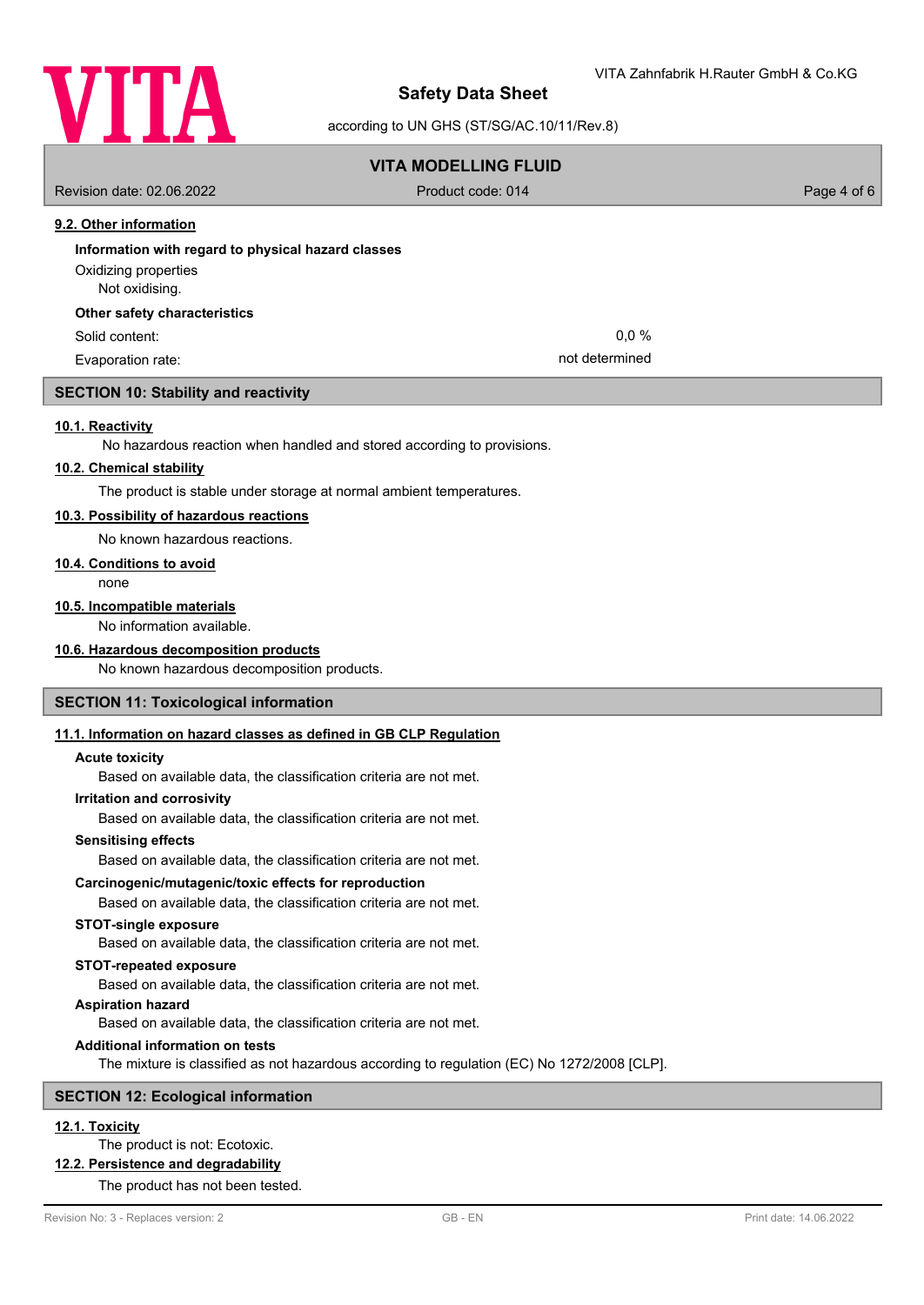

according to UN GHS (ST/SG/AC.10/11/Rev.8)

# **VITA MODELLING FLUID**

Revision date: 02.06.2022 Product code: 014 Page 5 of 6

## **12.3. Bioaccumulative potential**

The product has not been tested.

## **12.4. Mobility in soil**

The product has not been tested.

## **12.6. Endocrine disrupting properties**

This product does not contain a substance that has endocrine disrupting properties with respect to non-target organisms as no components meets the criteria.

### **12.7. Other adverse effects**

No information available.

### **Further information**

Avoid release to the environment.

### **SECTION 13: Disposal considerations**

### **13.1. Waste treatment methods**

### **Disposal recommendations**

Dispose of waste according to applicable legislation.

#### **Contaminated packaging**

Wash with plenty of water. Completely emptied packages can be recycled.

### **SECTION 14: Transport information**

#### **Marine transport (IMDG)**

| 14.1. UN number or ID number:     | No dangerous good in sense of this transport regulation. |
|-----------------------------------|----------------------------------------------------------|
| 14.2. UN proper shipping name:    | No dangerous good in sense of this transport regulation. |
| 14.3. Transport hazard class(es): | No dangerous good in sense of this transport regulation. |
| 14.4. Packing group:              | No dangerous good in sense of this transport regulation. |
| Air transport (ICAO-TI/IATA-DGR)  |                                                          |
| 14.1. UN number or ID number:     | No dangerous good in sense of this transport regulation. |
| 14.2. UN proper shipping name:    | No dangerous good in sense of this transport regulation. |
| 14.3. Transport hazard class(es): | No dangerous good in sense of this transport regulation. |
| 14.4. Packing group:              | No dangerous good in sense of this transport regulation. |
| 14.5. Environmental hazards       |                                                          |
| ENVIRONMENTALLY HAZARDOUS:        | No.                                                      |
|                                   |                                                          |

# **14.6. Special precautions for user**

No information available.

# **14.7. Maritime transport in bulk according to IMO instruments**

not applicable

### **SECTION 15: Regulatory information**

## **National regulatory information**

## **SECTION 16: Other information**

### **Changes**

This data sheet contains changes from the previous version in section(s): 4,7,8,9,15,16.

#### **Abbreviations and acronyms**

ADR: Accord européen sur le transport des marchandises dangereuses par Route (European Agreement concerning the International Carriage of Dangerous Goods by Road)